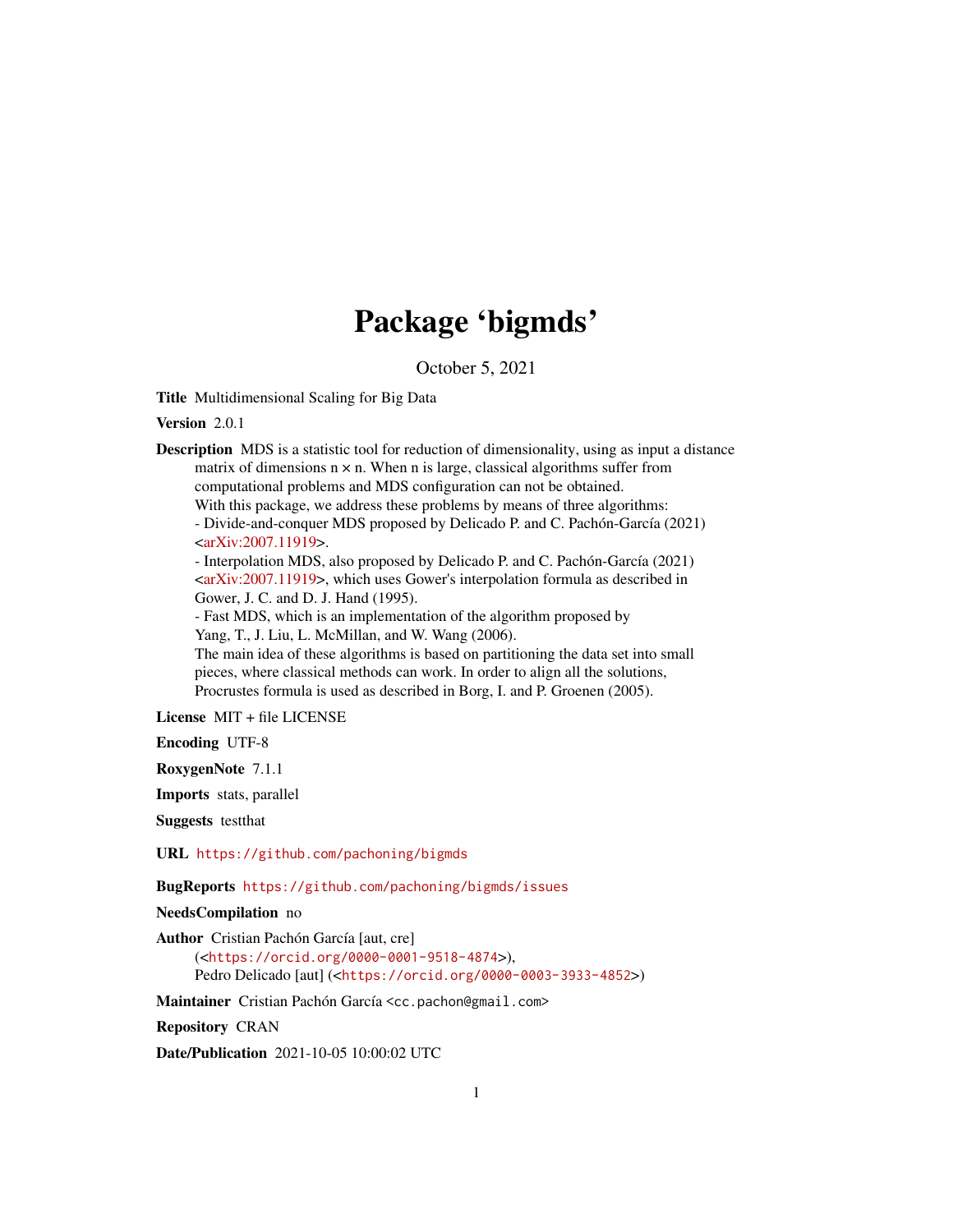## <span id="page-1-0"></span>R topics documented:

#### **Index** [8](#page-7-0) **8**

divide\_conquer\_mds *Divide-and-conquer MDS*

#### Description

Roughly speaking, a large data set, x, of size  $n$  is divided into parts, then classical MDS is performed over every part and, finally, the partial configurations are combined so that all the points lie on the same coordinate system with the aim to obtain a global MDS configuration.

#### Usage

```
divide_conquer_mds(x, 1, c_points, r, n_cores = 1, dist_fn = stats::dist, ...)
```
#### Arguments

| $\mathsf{x}$ | A matrix with $n$ points (rows) and $k$ variables (columns).                                                                                                                                            |
|--------------|---------------------------------------------------------------------------------------------------------------------------------------------------------------------------------------------------------|
| $\mathbf{1}$ | The size for which classical MDS can be computed efficiently (using cmdscale<br>function). It means that if $\overline{l}$ is the limit size for which classical MDS is applica-<br>ble, then $1 < l$ . |
| c_points     | Number of points used to align the MDS solutions obtained by the division of x<br>into p data subsets. Recommended value: $2 \cdot r$ .                                                                 |
| r            | Number of principal coordinates to be extracted.                                                                                                                                                        |
| n_cores      | Number of cores wanted to use to run the algorithm.                                                                                                                                                     |
| dist_fn      | Distance function used to compute the distance between the rows.                                                                                                                                        |
| $\cdots$     | Further arguments passed to dist_fn function.                                                                                                                                                           |
|              |                                                                                                                                                                                                         |

#### Details

The divide-and-conquer MDS starts dividing the  $n$  points into  $p$  partitions: the first partition contains 1 points and the others contain 1-c\_points points. Therefore,  $p = 1+(n-1)/(1-c_1)$  points). The partitions are created at random.

Once the partitions are created, c\_points different random points are taken from the first partition and concatenated to the other partitions After that, classical MDS is applied to each partition, with target low dimensional configuration r.

Since all the partitions share c\_points points with the first one, Procrustes can be applied in order to align all the configurations. Finally, all the configurations are concatenated in order to obtain a global MDS configuration.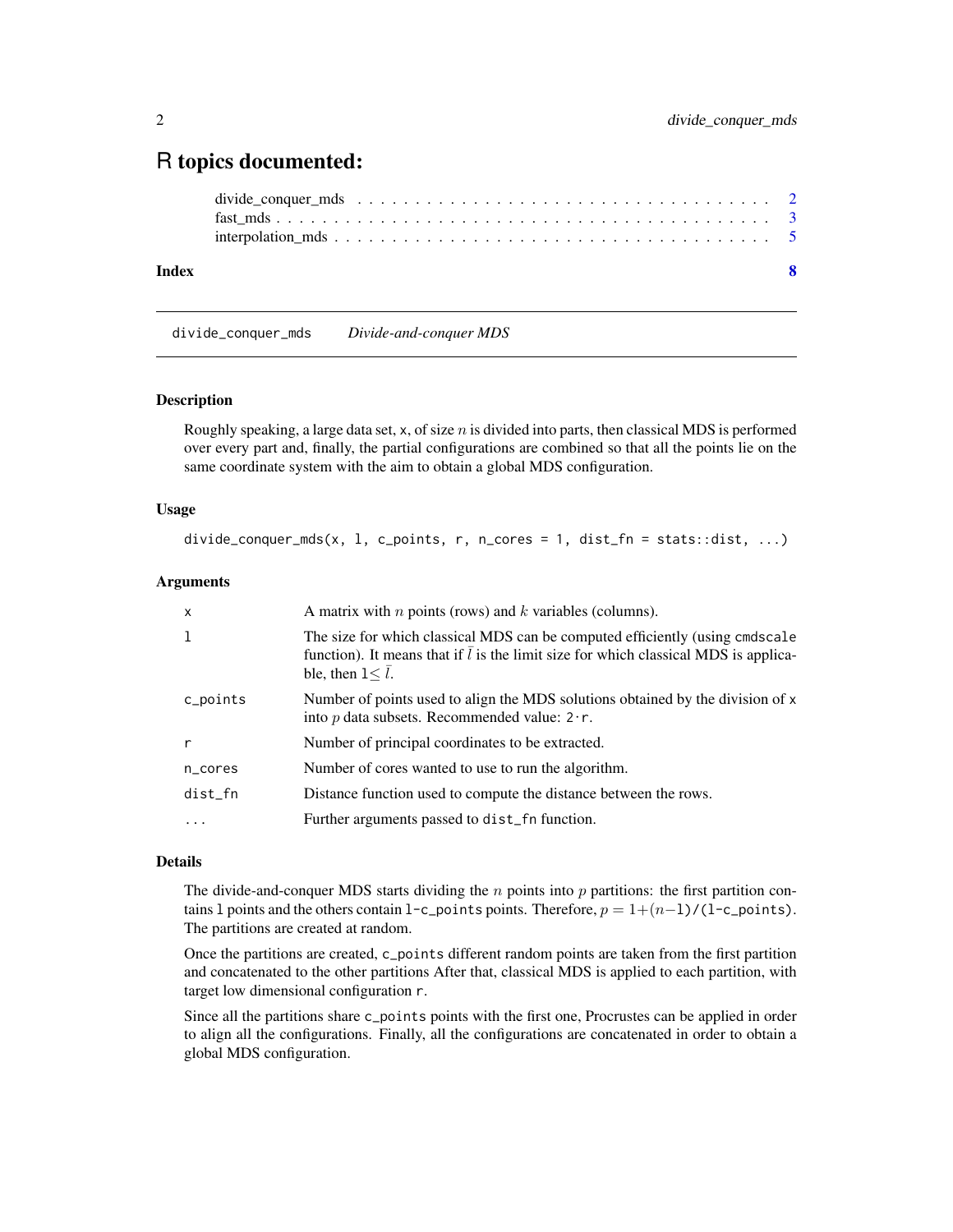#### <span id="page-2-0"></span>fast\_mds 3

#### Value

Returns a list containing the following elements:

**points** A matrix that consists of  $n$  points (rows) and  $r$  variables (columns) corresponding to the principal coordinates. Since a dimensionality reduction is performed,  $r \ll k$ 

eigen The first r largest eigenvalues:  $\bar{\lambda}_i$ ,  $i \in \{1, ..., r\}$ , where  $\bar{\lambda}_i = 1/p \sum_{j=1}^p \lambda_i^j/n_j$ , being  $\lambda_i^j$  the  $i - th$  eigenvalue from partition j and  $n_j$  the size of the partition j.

GOF A numeric vector of length 2.

The first element corresponds to  $1/n \sum_{j=1}^p n_j G_1^j$ , where  $G_1^j = \sum_{i=1}^r \lambda_i^j / \sum_{i=1}^{n-1} |\lambda_i^j|$ . The second element corresponds to  $1/n \sum_{j=1}^p n_j G_2^j$  where  $G_2^j = \sum_{i=1}^r \lambda_i^j / \sum_{i=1}^{n-1} max(\lambda_i^j, 0)$ .

#### References

Delicado P. and C. Pachón-García (2021). *Multidimensional Scaling for Big Data*. [https://](https://arxiv.org/abs/2007.11919) [arxiv.org/abs/2007.11919](https://arxiv.org/abs/2007.11919).

Borg, I. and P. Groenen (2005). *Modern Multidimensional Scaling: Theory and Applications*. Springer.

#### Examples

```
set.seed(42)
x \le - matrix(data = rnorm(4*10000), nrow = 10000) %*% diag(c(9, 4, 1, 1))
mds \le- divide_conquer_mds(x = x, l = 200, c_points = 2*2, r = 2, n_cores = 1, dist_fn = stats::dist)
head(mds$points)
mds$eigen
mds$GOF
points <- mds$points
plot(x[1:10, 1],
     x[1:10, 2],
     xlim = range(c(x[1:10,1], points[1:10,1])),
     ylim = range(c(x[1:10,2], points[1:10,2])),
     pch = 19,
     col = "green")text(x[1:10, 1], x[1:10, 2], labels=1:10)
points(points[1:10, 1], points[1:10, 2], pch = 19, col = "orange")
text(points[1:10, 1], points[1:10, 2], labels=1:10)
abline(v = 0, \text{ lwd}=3, \text{ lty}=2)abline(h = 0, \text{lwd}=3, \text{lty}=2)
```
fast\_mds *Fast MDS*

#### Description

Fast MDS uses recursive programming in combination with a divide and conquer strategy in order to obtain an MDS configuration for a given large data set x.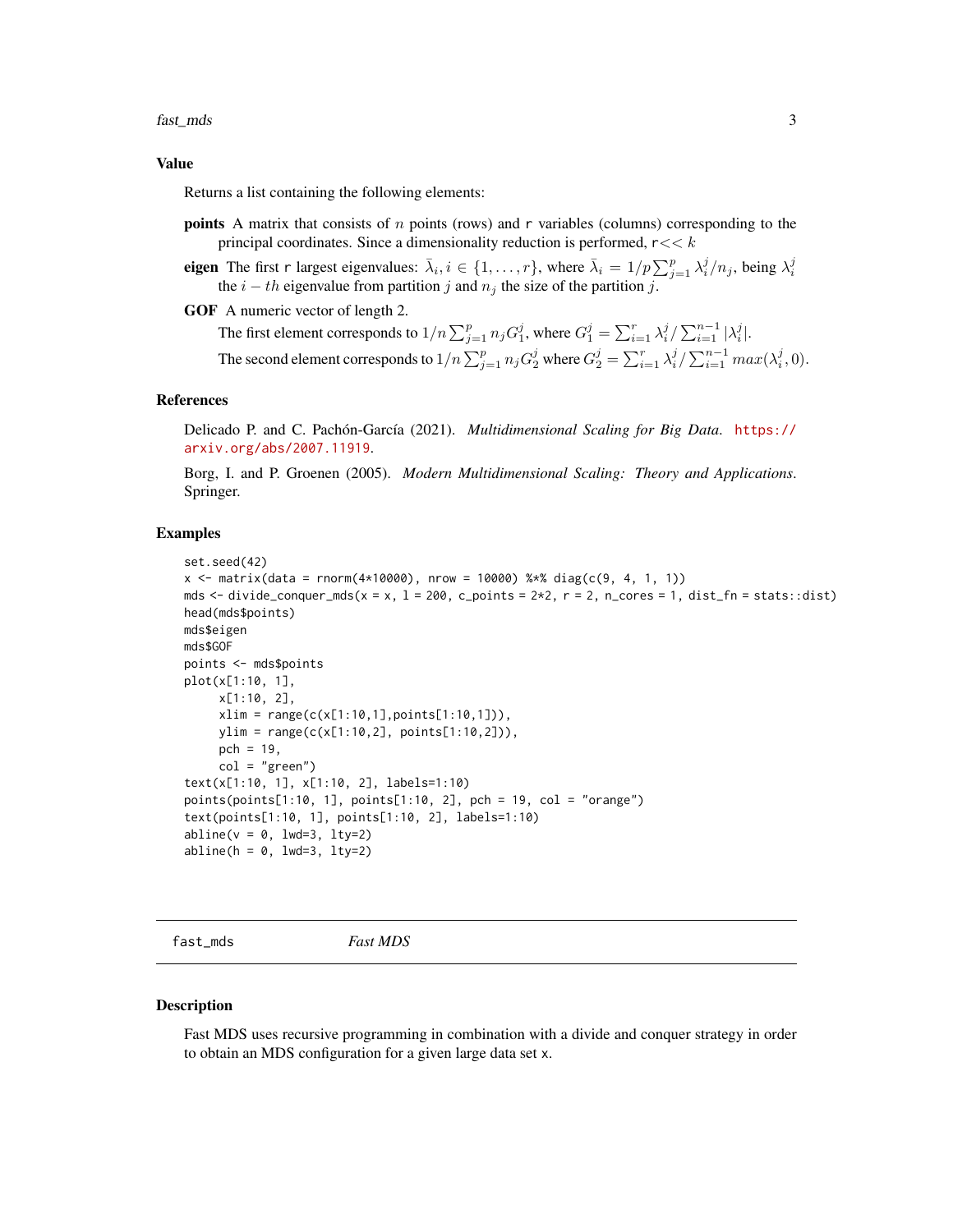#### Usage

 $fast_mds(x, 1, s_ points, r, n_cores = 1, dist_fn = stats::dist, ...)$ 

#### Arguments

| $\mathsf{x}$ | A matrix with <i>n</i> individuals (rows) and <i>k</i> variables (columns).                                                                                                                                   |
|--------------|---------------------------------------------------------------------------------------------------------------------------------------------------------------------------------------------------------------|
| 1            | The size for which classical MDS can be computed efficiently (using cmdscale<br>function). It means that if $\bar{l}$ is the limit size for which classical MDS is applica-<br>ble, then $1 < \overline{l}$ . |
| s_points     | Number of points used to align the MDS solutions obtained by the division of x<br>into p submatrices. Recommended value: $2 \cdot r$ .                                                                        |
| $\mathsf{r}$ | Number of principal coordinates to be extracted.                                                                                                                                                              |
| n_cores      | Number of cores wanted to use to run the algorithm.                                                                                                                                                           |
| dist_fn      | Distance function used to compute the distance between the rows.                                                                                                                                              |
|              | Further arguments passed to dist_fn function.                                                                                                                                                                 |

#### Details

Fast MDS randomly divides the whole sample data set, x, of size n into  $p =1/s$  points data subsets, where  $1 \leq \bar{l}$  being  $\bar{l}$  the limit size for which classical MDS is applicable. Each one of the p data subsets has size  $\tilde{n} = n/p$ . If  $\tilde{n} \le 1$  then classical MDS is applied to each data subset. Otherwise, fast MDS is recursively applied. In either case, a final MDS configuration is obtained for each data subset.

In order to align all the partial solutions, a small subset of size s\_points is randomly selected from each data subset. They are joined to form an alignment set, over which classical MDS is performed giving rise to an alignment configuration. Every data subset shares s\_points points with the alignment set. Therefore every MDS configuration can be aligned with the alignment configuration using a Procrustes transformation.

#### Value

Returns a list containing the following elements:

- **points** A matrix that consists of n individuals (rows) and r variables (columns) corresponding to the principal coordinates. Since we are performing a dimensionality reduction,  $r \ll k$
- eigen The first r largest eigenvalues:  $\bar{\lambda}_i, i \in \{1, \ldots, r\}$ , where  $\bar{\lambda}_i = 1/p \sum_{j=1}^p \lambda_i^j/n_j$ , being  $\lambda_i^j$ the  $i - th$  eigenvalue from partition j and  $n_i$  the size of the partition j.

GOF A numeric vector of length 2.

The first element corresponds to  $1/n \sum_{j=1}^p n_j G_1^j$ , where  $G_1^j = \sum_{i=1}^r \lambda_i^j / \sum_{i=1}^{n-1} |\lambda_i^j|$ . The second element corresponds to  $1/n \sum_{j=1}^p n_j G_2^j$  where  $G_2^j = \sum_{i=1}^r \lambda_i^j / \sum_{i=1}^{n-1} max(\lambda_i^j, 0)$ .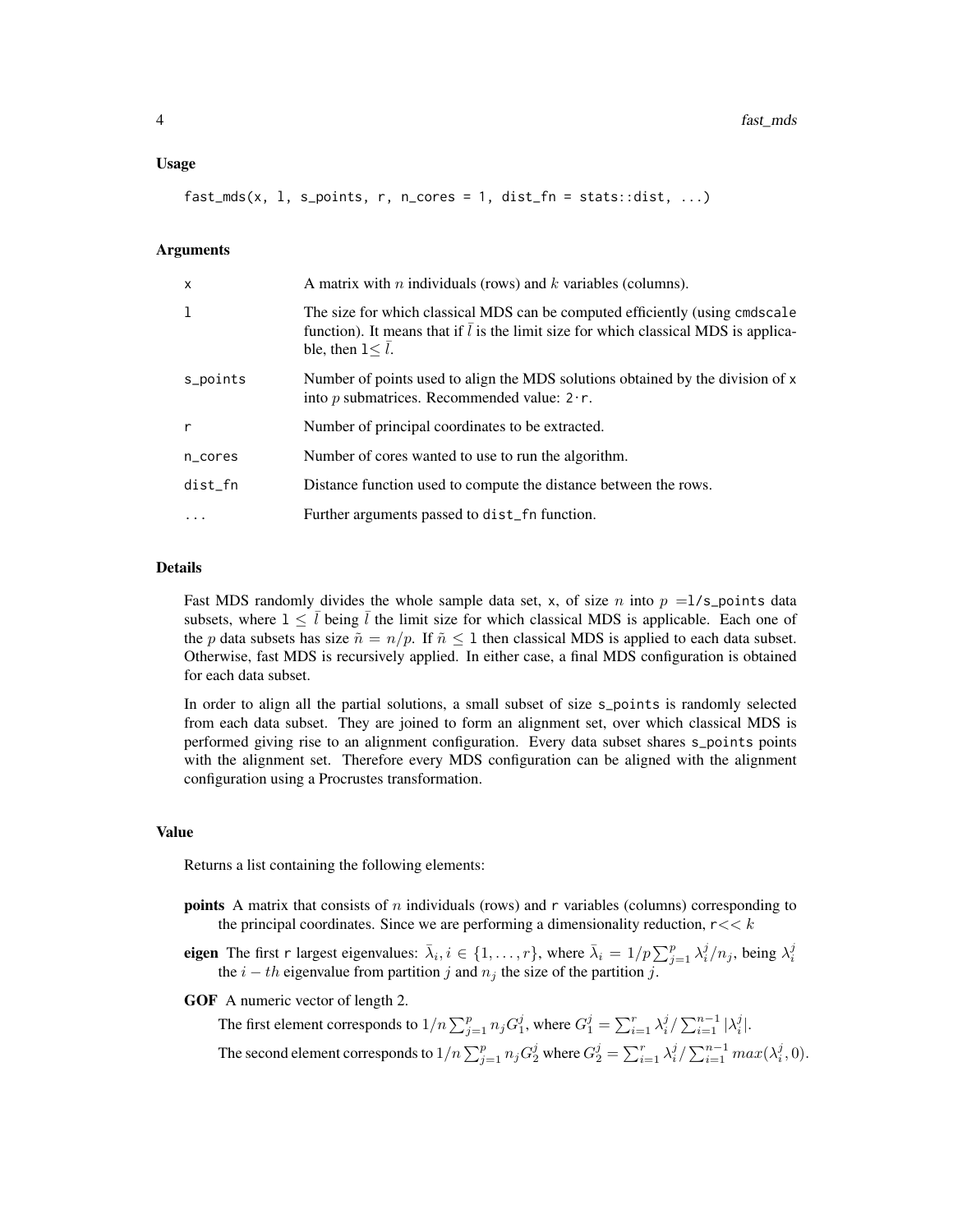#### <span id="page-4-0"></span>interpolation\_mds 5

#### References

Delicado P. and C. Pachón-García (2021). *Multidimensional Scaling for Big Data*. [https://](https://arxiv.org/abs/2007.11919) [arxiv.org/abs/2007.11919](https://arxiv.org/abs/2007.11919).

Yang, T., J. Liu, L. McMillan, and W.Wang (2006). *A fast approximation to multidimensional scaling*. In Proceedings of the ECCV Workshop on Computation Intensive Methods for Computer Vision (CIMCV).

Borg, I. and P. Groenen (2005). *Modern Multidimensional Scaling: Theory and Applications*. Springer.

#### Examples

```
set.seed(42)
x \le - matrix(data = rnorm(4*10000), nrow = 10000) %*% diag(c(9, 4, 1, 1))
mds \le fast_mds(x = x, 1 = 200, s_points = 2*2, r = 2, n_cores = 1, dist_fn = stats::dist)
head(mds$points)
mds$eigen
mds$GOF
points <- mds$points
plot(x[1:10, 1],
     x[1:10, 2],
     xlim = range(c(x[1:10,1], points[1:10,1])),
     ylim = range(c(x[1:10,2], points[1:10,2])),
     pch = 19,
     col = "green")text(x[1:10, 1], x[1:10, 2], labels=1:10)
points(points[1:10, 1], points[1:10, 2], pch = 19, col = "orange")
text(points[1:10, 1], points[1:10, 2], labels=1:10)
abline(v = 0, \text{ lwd=3}, \text{ lty=2})abline(h = 0, \text{lwd}=3, \text{lty}=2)
```
interpolation\_mds *Interpolation MDS*

#### Description

Given that the size of the data set is too large, this algorithm consists of taking a random sample from it of size  $1 \leq \bar{l}$ , being  $\bar{l}$  the limit size for which classical MDS is applicable, to perform classical MDS to it, and to extend the obtained results to the rest of the data set by using Gower's interpolation formula, which allows to add a new set of points to an existing MDS configuration.

#### Usage

```
interpolation_mds(x, 1, r, n_cores = 1, dist_fn = stats::dist, ...)
```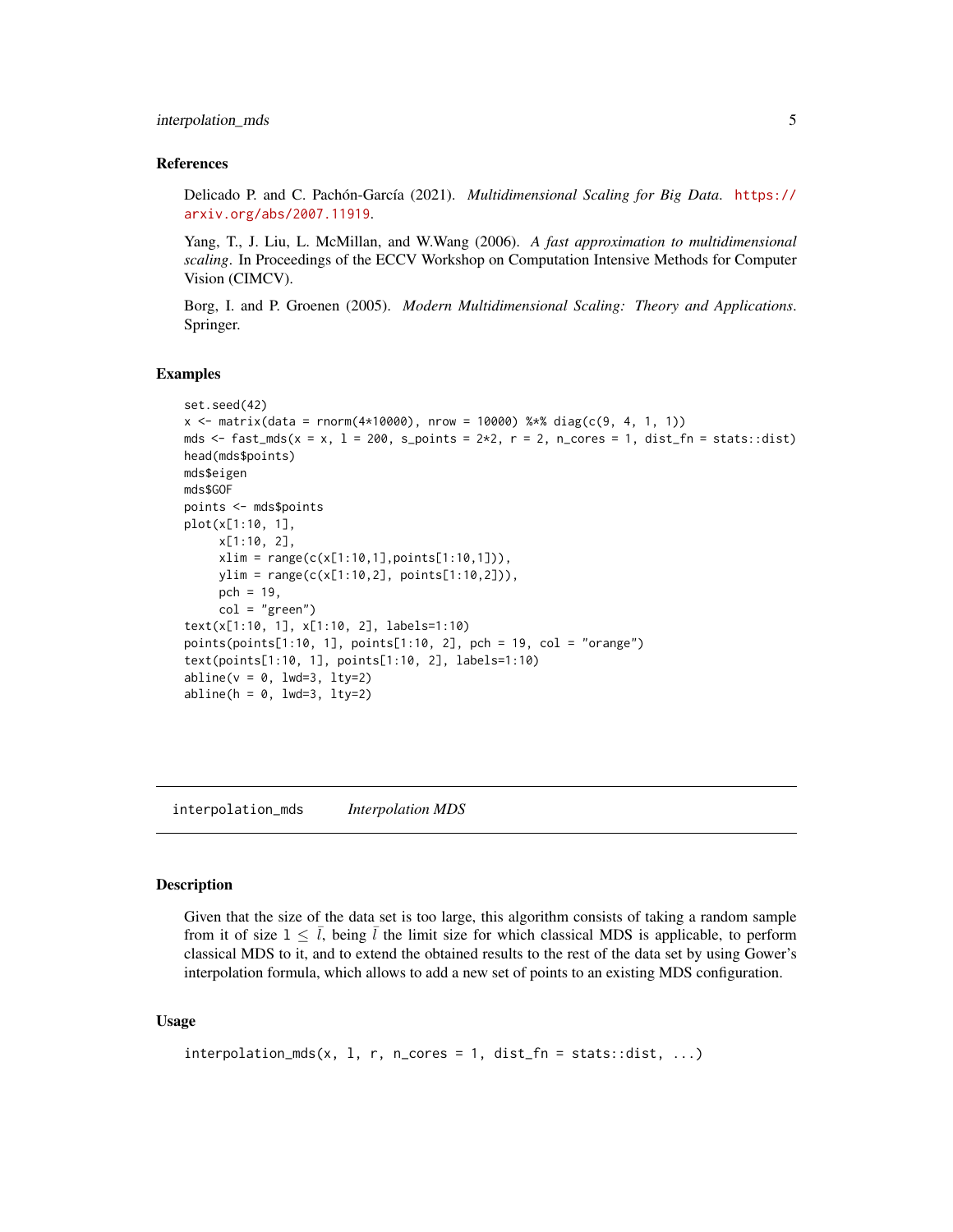#### Arguments

| $\mathsf{x}$ | A matrix with <i>n</i> individuals (rows) and <i>k</i> variables (columns).                                                                                                                                        |
|--------------|--------------------------------------------------------------------------------------------------------------------------------------------------------------------------------------------------------------------|
|              | The size for which classical MDS can be computed efficiently (using cmdscale<br>function). It means that if $\overline{l}$ is the limit size for which classical MDS is applica-<br>ble, then $1 < \overline{l}$ . |
|              | Number of principal coordinates to be extracted.                                                                                                                                                                   |
| n_cores      | Number of cores wanted to use to run the algorithm.                                                                                                                                                                |
| dist_fn      | Distance function used to compute the distance between the rows.                                                                                                                                                   |
| .            | Further arguments passed to dist_fn function.                                                                                                                                                                      |

#### Details

*Gower's interpolation formula* is the central piece of this algorithm since it allows to add a new set of points to an existing MDS configuration so that the new one has the same coordinate system.

Given the matrix x with n points (rows) and and  $k$  variables (columns), a first data subsets (based on a random sample) of size l is taken and it is used to compute a MDS configuration.

The remaining part of x is divided into  $p = (n-1)/1$  data subsets (randomly). For every data subset, it is obtained a MDS configuration by means of *Gower's interpolation formula* and the first MDS configuration obtained previously. Every MDS configuration is appended to the existing one so that, at the end of the process, a global MDS configuration for x is obtained.

#### Value

Returns a list containing the following elements:

- **points** A matrix that consists of n individuals (rows) and r variables (columns) corresponding to the principal coordinates. Since we are performing a dimensionality reduction,  $r \ll k$
- eigen The first r largest eigenvalues:  $\lambda_i, i \in \{1, \ldots, r\}$ , where each  $\lambda_i$  is obtained from applying classical MDS to the first data subset.
- GOF A numeric vector of length 2.

The first element corresponds to  $\sum_{i=1}^{r} \lambda_i / \sum_{i=1}^{n-1} |\lambda_i|$ .

The second element corresponds to  $\sum_{i=1}^{r} \lambda_i / \sum_{i=1}^{n-1} max(\lambda_i, 0)$ .

#### References

Delicado P. and C. Pachón-García (2021). *Multidimensional Scaling for Big Data*. [https://](https://arxiv.org/abs/2007.11919) [arxiv.org/abs/2007.11919](https://arxiv.org/abs/2007.11919).

Gower, J. C. and D. J. Hand (1995). *Biplots*, Volume 54. CRC Press.

Borg, I. and P. Groenen (2005). *Modern Multidimensional Scaling: Theory and Applications*. Springer.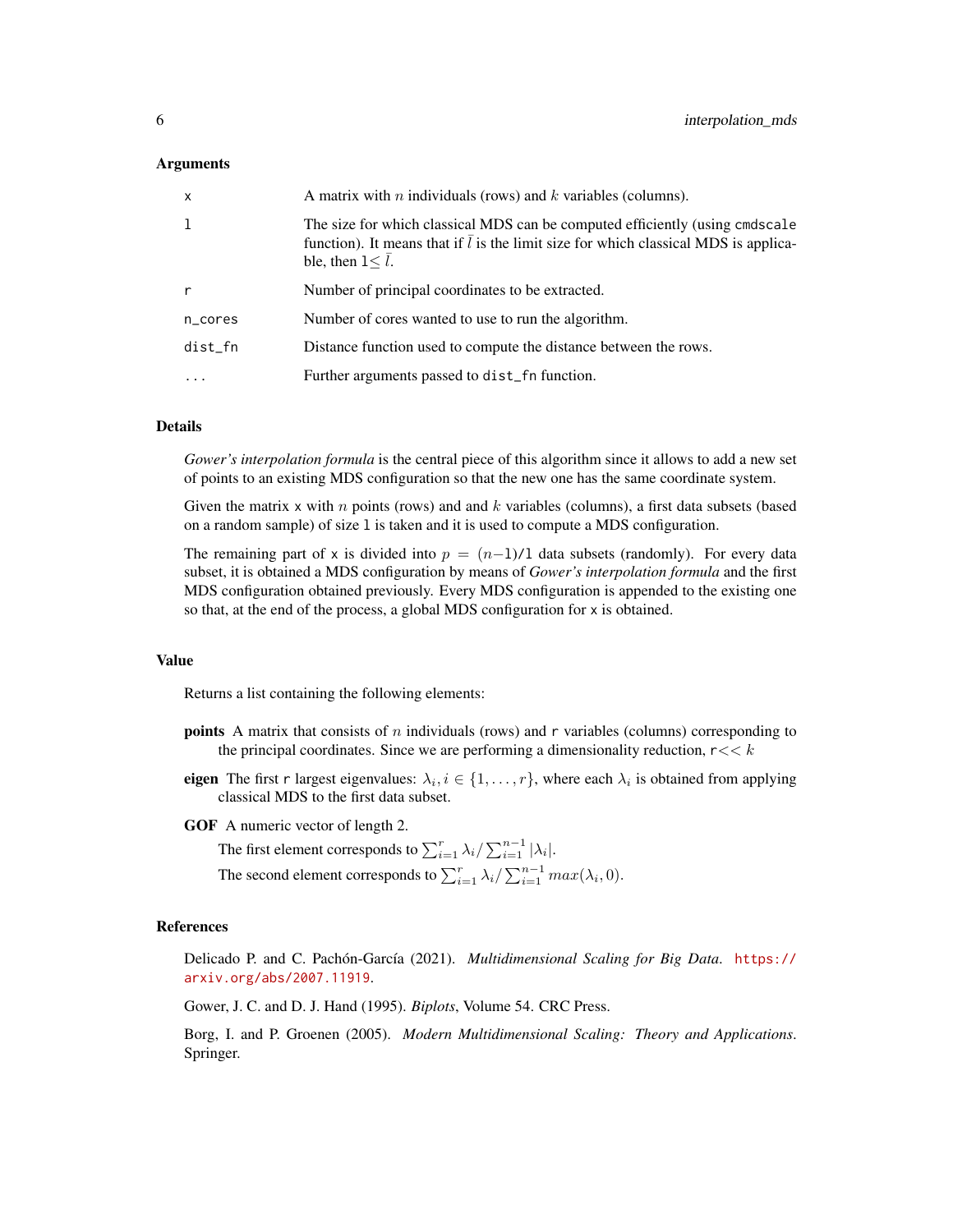### interpolation\_mds 7

#### Examples

```
set.seed(42)
x \le matrix(data = rnorm(4*10000), nrow = 10000) %*% diag(c(9, 4, 1, 1))
mds \le interpolation_mds(x = x, 1 = 200, r = 2, n_cores = 1, dist_fn = stats::dist)
head(mds$points)
mds$eigen
mds$GOF
points <- mds$points
plot(x[1:10, 1],
     x[1:10, 2],
     xlim = range(c(x[1:10,1],points[1:10,1])),
     ylim = range(c(x[1:10,2], points[1:10,2])),
     pch = 19,
     col = "green")
text(x[1:10, 1], x[1:10, 2], labels=1:10)
points(points[1:10, 1], points[1:10, 2], pch = 19, col = "orange")
text(points[1:10, 1], points[1:10, 2], labels=1:10)
abline(v = 0, \text{ lwd=3}, \text{ lty=2})abline(h = 0, lwd=3, lty=2)
```